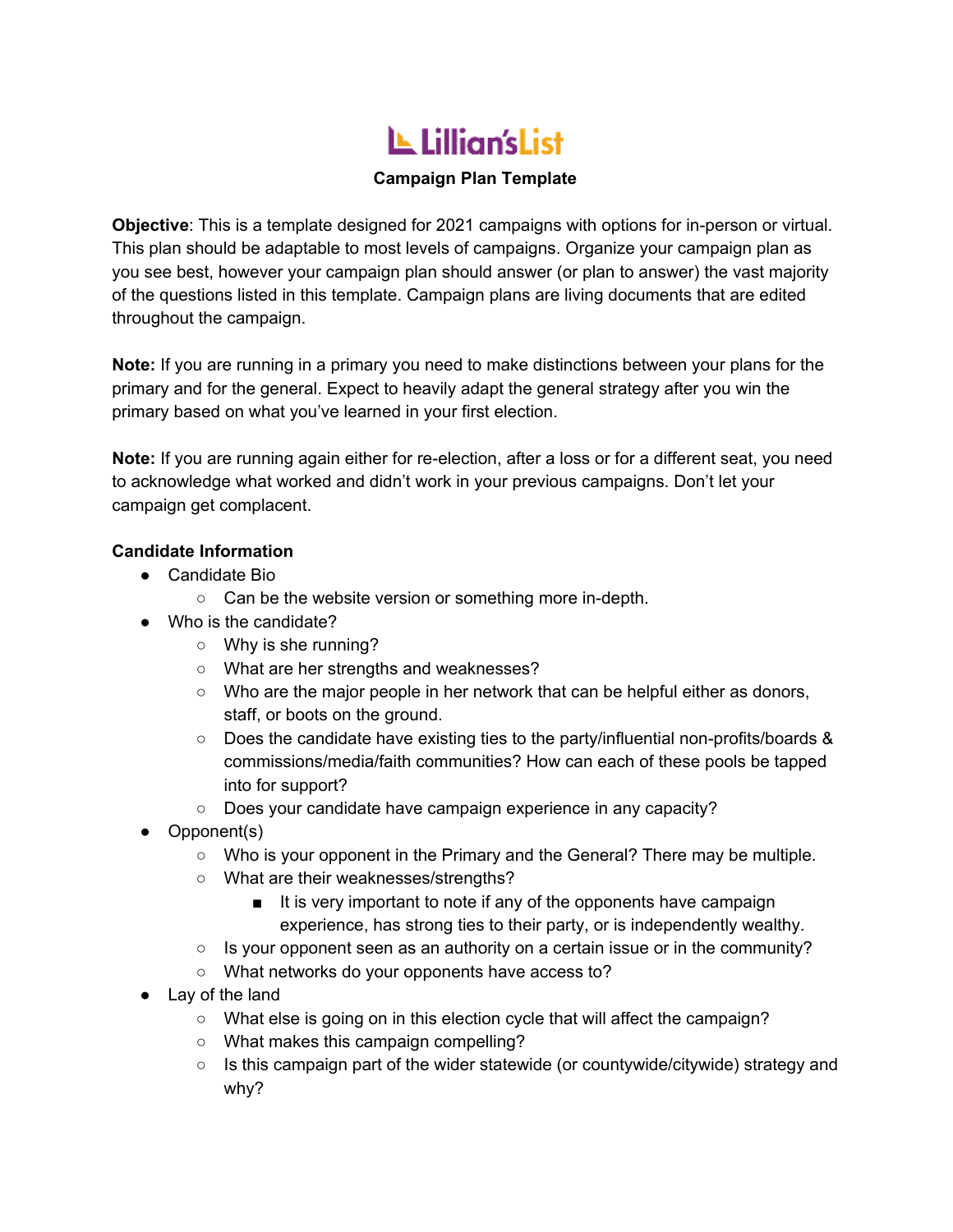- Endorsements
	- Do you have any and which ones are you seeking?
		- Note: If there are endorsements you're seeking you need to reach out to those people or organizations. Most organizations you have to ask for their endorsement, it's not handed to you, and also ask what their timeline is and how they plan to announce endorsements.
	- $\circ$  Are there any notable people who would publicly endorse the candidate?

## **Staff Roles**

- What is the candidate responsible for? (Hint: The candidate's only two jobs are raising money and talking to voters. You do need to elaborate on what this looks like for your campaign.)
- What is the manager responsible for? (This can be a condensed job description.)
- Who is in the kitchen cabinet and what is every member of the kitchen cabinet's roles?
- Is there anyone else on staff or in a staff-like volunteer position? Finance assistant? Field organizer? Volunteer coordinator? Intern?
	- $\circ$  If you do not have someone in these roles in the early stages when you're writing the plan, list out when you expect to hire these people and what their jobs will be. Also list if these are paid positions and how many hours per week they can expect to work. Make sure to include their salaries/stipends in your budget.

# **Calendar**

- What is the campaign's plan to stay on schedule? Who should be shared on the digital calendar?
- What are the candidates time constraints? Does she work or have a lot of family obligations?
- When are the finance filing deadlines?
- What are big events that you know the candidate will need to attend?
- When is early voting and the election?
- When will the candidate be out of town or less able to commit the necessary hours to the campaign?

## **Communications Plan**

- Tip: Day one, make google alerts for the candidate, her campaign manager, the opponents, and their campaign managers.
- Platform
	- What is your platform? What issues are you running on?
	- What does your candidate care about these issues? Is it personal for her in any way?
- Message Box
	- What are you going to say about yourself?
	- What is your opponent going to say about you?
	- What are you going to say about your opponent(s)?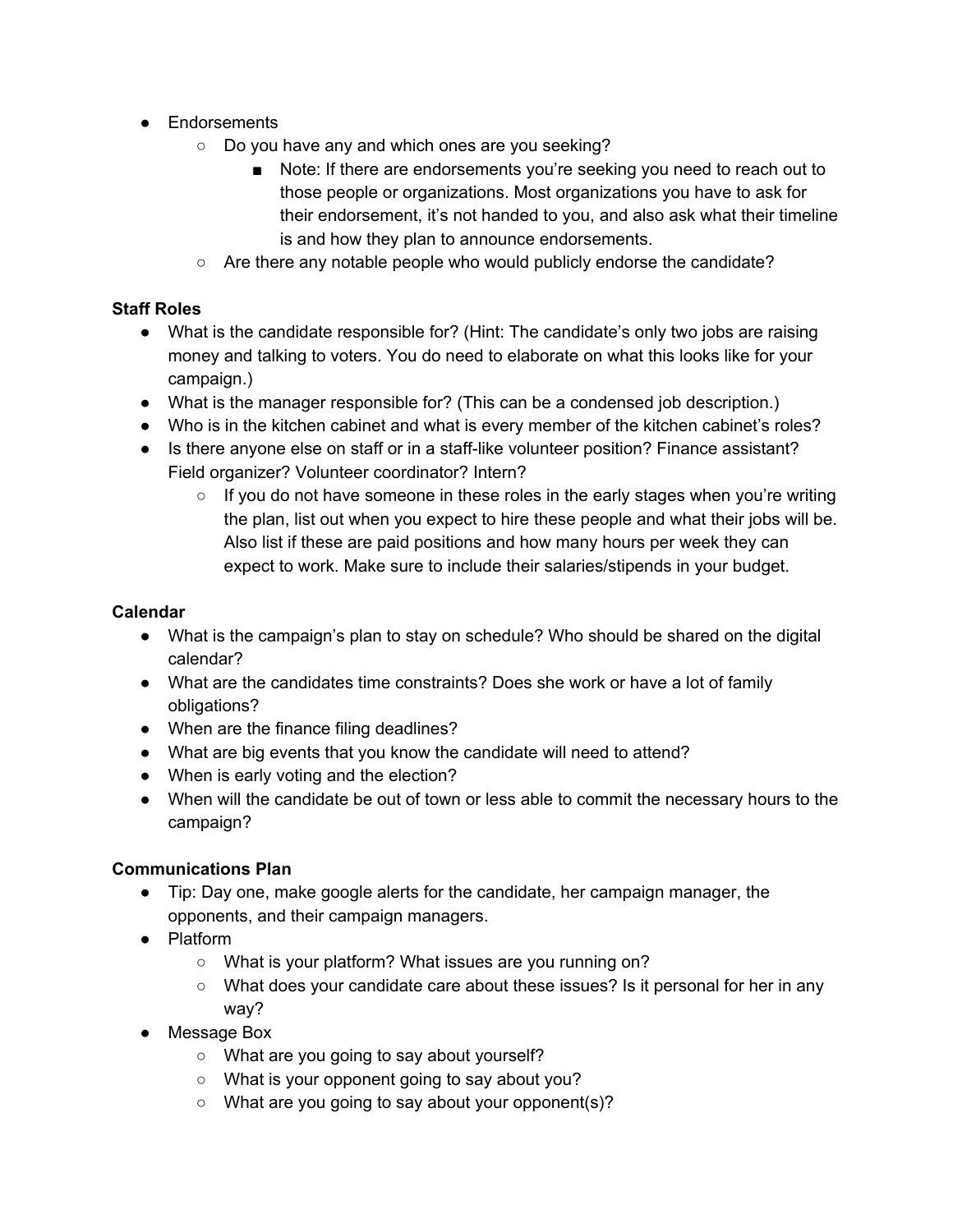#### The Message Box

| Us on Us   | Them on Them |
|------------|--------------|
| Us on Them | Them on Us   |

- Paid Media
	- What is your paid media high, middle, and low budget?
	- What will you spend the money on?
		- Mailers, TV, Billboard, Newspaper ads etc.
		- Generally, when will these purchases be made and go public?
- **Earned Media** 
	- Is your candidate already a public figure or has been in the news recently?
		- How can you use their existing media presence?
	- Is your opponent a public figure or has been in the news recently?
	- $\circ$  Is there an issue that your candidate is somewhat of an authority on or has a lot of experience with? Will your candidate be able to capitalize on her authority when this issue comes up in the news? Is there a way to get this issue in the media?
	- Will you plan to write op-eds or letters to the editor? Will you have surrogates doing this?
- **Digital Engagement** 
	- What is your social media plan for both paid media and unpaid media?
		- Think budget and timing.
	- What social media platforms are you using? Who is running each account? How will the content you post on each account differ?
	- Do you have a communications calendar?
	- How will you promote events?
	- How many broadcast emails do you plan to send per month? Are you planning a newsletter? Who will write these? Who will proofread them?
	- What is your website going to say? Who will build it? Who will update it?
		- Keep your URL simple and buy other domain names that feature your name.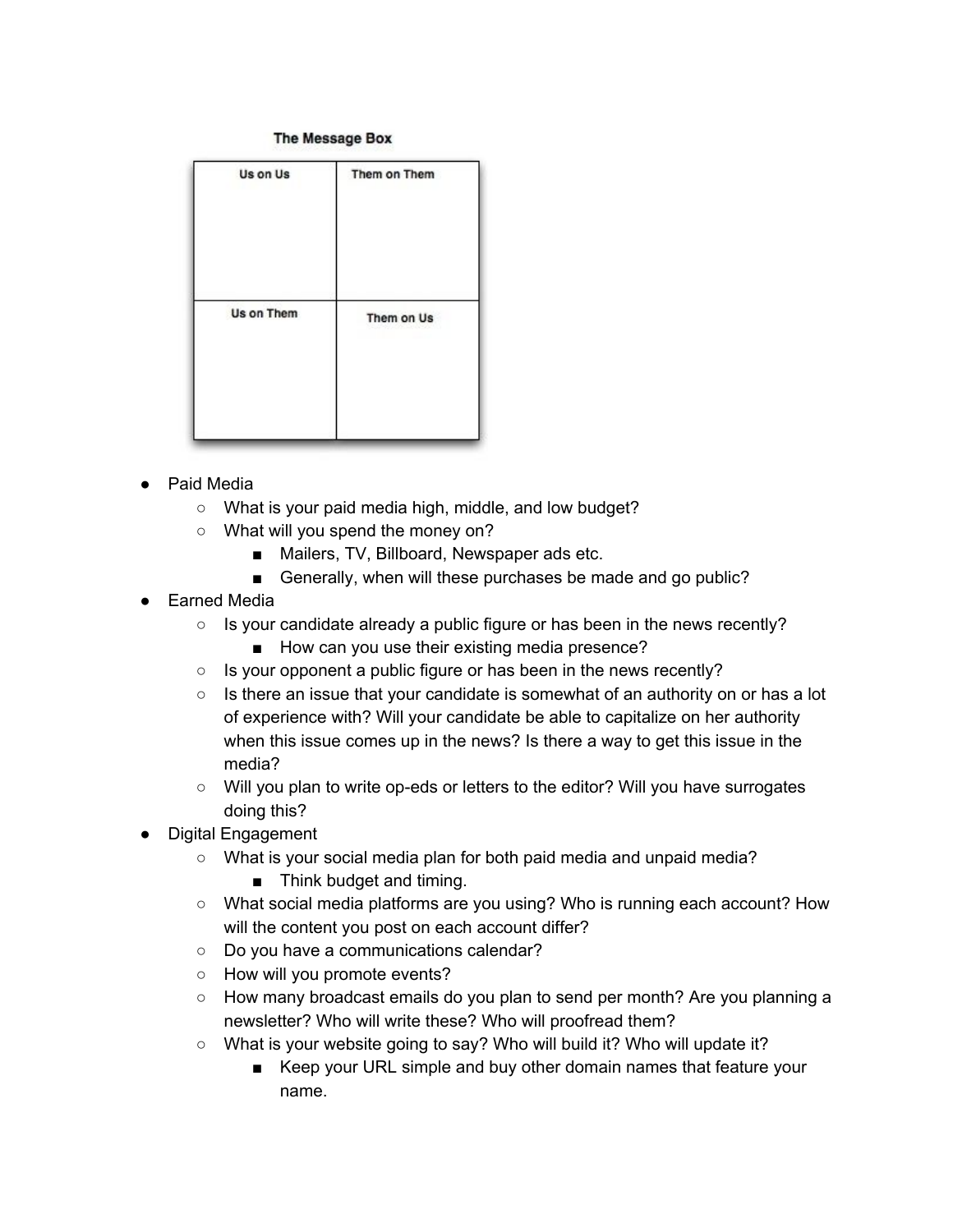# **Fundraising Plan**

- Staff roles and databases
	- Who is the treasurer? What are their expectations?
	- Are you using NGP? What credit card processing company are you using?
	- What is everyone's job regarding the money?
	- What is the income process regarding checks and credit card contributions?
		- Example: Manager collects checks from mail/events/donors and gives them to the treasurer who takes them to the bank. Once they're in the bank the CM enters the amounts into NGP and applies the appropriate source code.
		- Best practice is to have two people processing the money for greater oversight.
- Fundraising Goals
	- Overall, Quarterly, Monthly, Weekly
		- Weekly will fluctuate based on events, PAC checks, and endorsements, but you should have a sense of how much money you want to raise weekly in call time and online.
		- How many hours per week will the candidate attempt to be in call time? Who will sit with her and keep track of everything? Who will prep the lists and scripts?
	- What are your high, middle, and low budgets?
		- What will you spend money on if your fundraising isn't what you planned it would be in the beginning?
		- How will you track your income?
	- What are your goals for the various fundraising pathways?
		- Call time, events, online donations, direct mail, PACs, in-person meetings
	- What are the donor pools you'll expect to raise money from?
- Spending
	- What are you spending money on and when?
- Events (some of these only apply to in-person or virtual and some of these questions you won't need to work out until you have an event to plan.)
	- You may need to book venues far in advance.
	- $\circ$  You should have at the very least 4 weeks to promote an event. Assume two weeks to get your committee. If the event is in-person 6 weeks is better. For events over 200 guests plan on at least 2 months of promotion.
	- Who would you ask to host an in-person events?
	- Who will draft the agenda?
	- Who can serve on your host committees? Who on your staff will attend and how can they assist?
	- How can you make your event unique (this is more important for virtual)? Can you feature someone typically not in attendance at a fundraiser (musician, chef, artist, etc)? Who can you ask to speak (other elected, typically)?